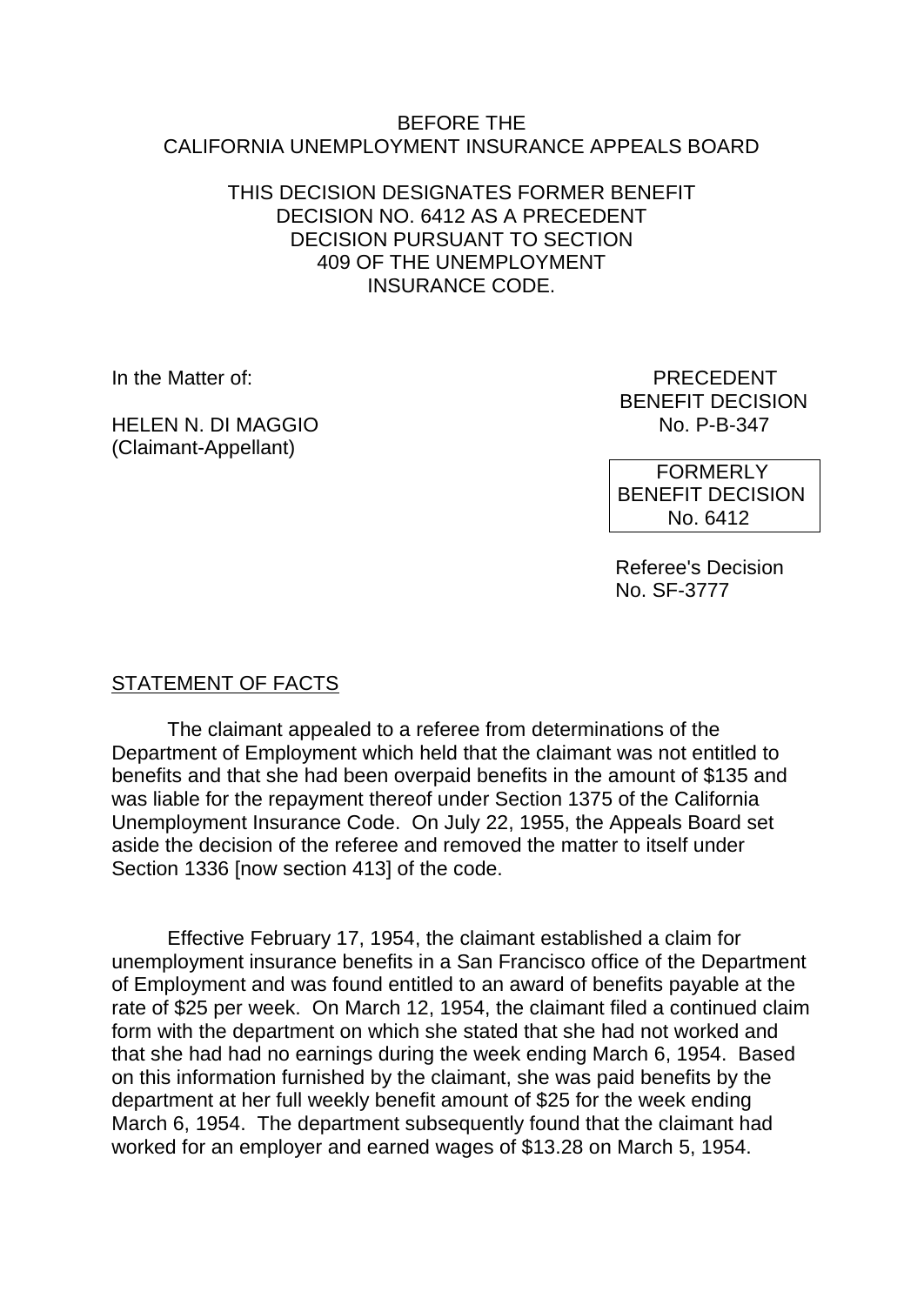On February 16, 1955, the department issued a determination which held that the claimant, because of her earnings of \$13.28, had been overpaid benefits in the amount of \$10 for the week ending March 6, 1954 and that she was disqualified for benefits for the five-week period from March 14, 1954 through April 17, 1954 under Section 1257(a) of the code on the ground that she had wilfully made a misstatement or wilfully failed to report a material fact to obtain benefits when she failed to report her earnings of March 5, 1954. Also on February 16, 1955, the department issued a notice of overpayment which held the claimant liable to repay the aforementioned \$10 and also for repayment of benefits in the amount of \$125 paid to her during the five-week disqualification period.

The claimant did not file her appeal to a referee from the determination and notice of overpayment until March 10, 1955. The claimant testified that, upon receipt thereof in the mail, she immediately contacted the department and requested appeal forms which she filed on the day following their receipt. The notice of determination was correctly addressed to the claimant at 854 Bellevue Avenue, Daly City. However, the notice of overpayment was incorrectly addressed to 854 Bellevue Avenue, San Francisco. Both notices were placed by the department in the same window envelope for mailing, and it is not known which of the two was placed in front.

The claimant acknowledged the fact that she worked on March 5, 1954 and earned wages as found by the department; but she testified that she and her husband were both unemployed at the time and, because she was worried over financial matters, she just forgot to report her employment and earnings to the department when claiming benefits for the week ending March 6, 1954.

The issues to be decided are:

- 1. Did the claimant file a valid appeal from the department's determination and notice of overpayment?
- 2. Was the claimant, as the result of her earnings, overpaid benefits for the week ending March 6, 1954, and if so is she liable for the repayment thereof?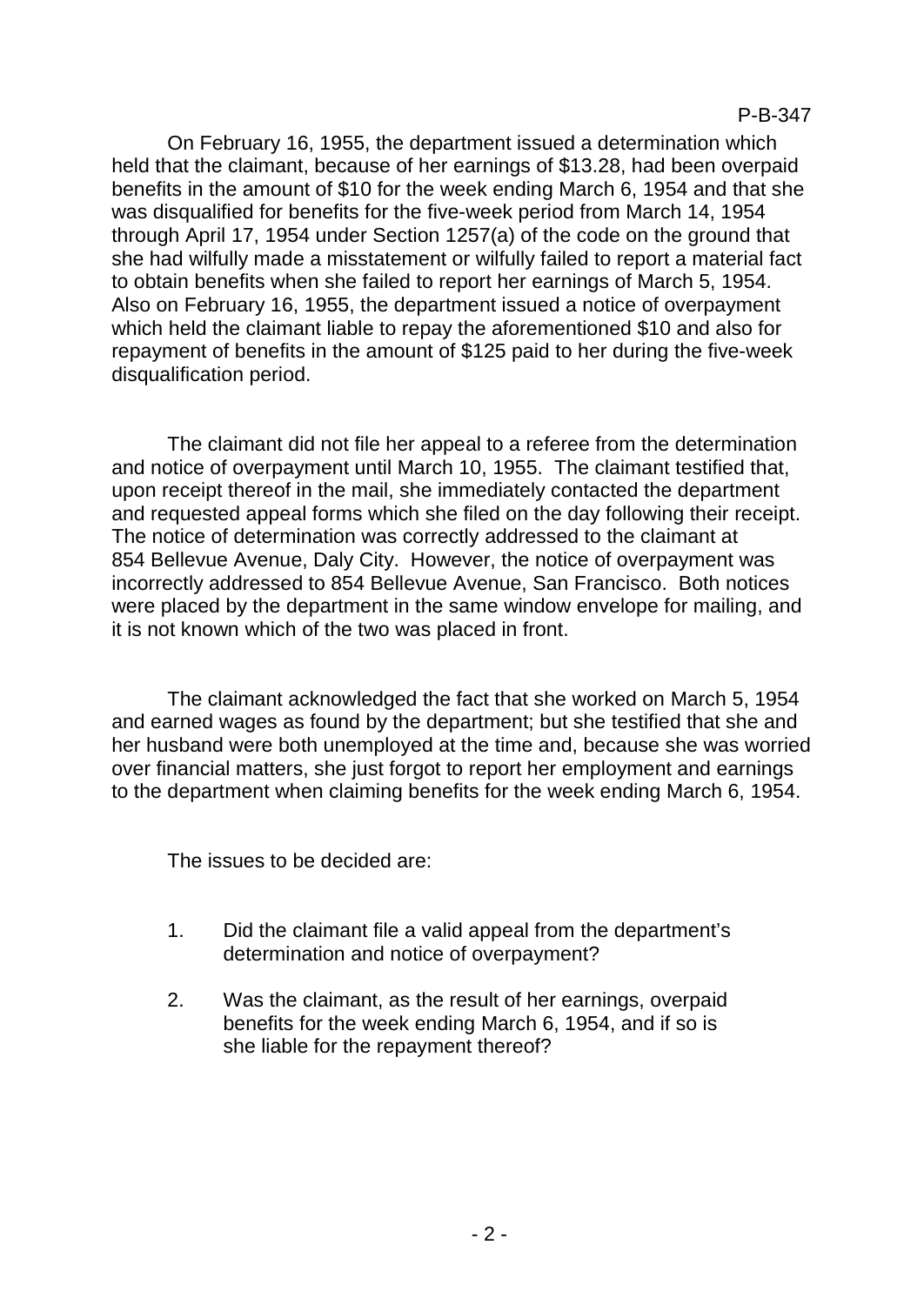- 3. Did the claimant wilfully make a false statement or wilfully fail to report a material fact to obtain benefits for the week ending March 6, 1954?
- 4. Has the claimant been paid benefits to which she was not entitled for the period from March 14, 1954 through April 17, 1954, and if so is she liable for the repayment thereof?

# REASONS FOR DECISION

The first question to be decided in this proceeding is whether the claimant filed a valid appeal to a referee from the department's determination and notice of overpayment. Section 1328 of the Unemployment Insurance Code provides in part as follows:

"1328. . . . The claimant . . . shall be promptly notified of the determination and the reasons therefor and may appeal therefrom to a referee within 10 days from mailing or personal service of notice of the determination. The 10-day period may be extended for good cause."

Section 1377 of the code relating to the filing of appeals from notices of overpayment contains substantially the same provisions as those relating to appeals from determinations as provided in the above-quoted Section 1328 of the code. In the present case, the claimant did not file her appeal within the 10-day period. However, both notices, one incorrectly addressed, were included in the same window envelope; and it cannot be said with certainty which of the two was exposed to view. The claimant has testified that, upon receipt of the determination and notice of overpayment in the mail, she immediately contacted the department and requested appeal forms which she filed on the day following receipt. Under these facts, it is our opinion the claimant, under the provisions of code Sections 1328 and 1377, has established good cause for the late filing of her appeal and accordingly that she filed a valid appeal.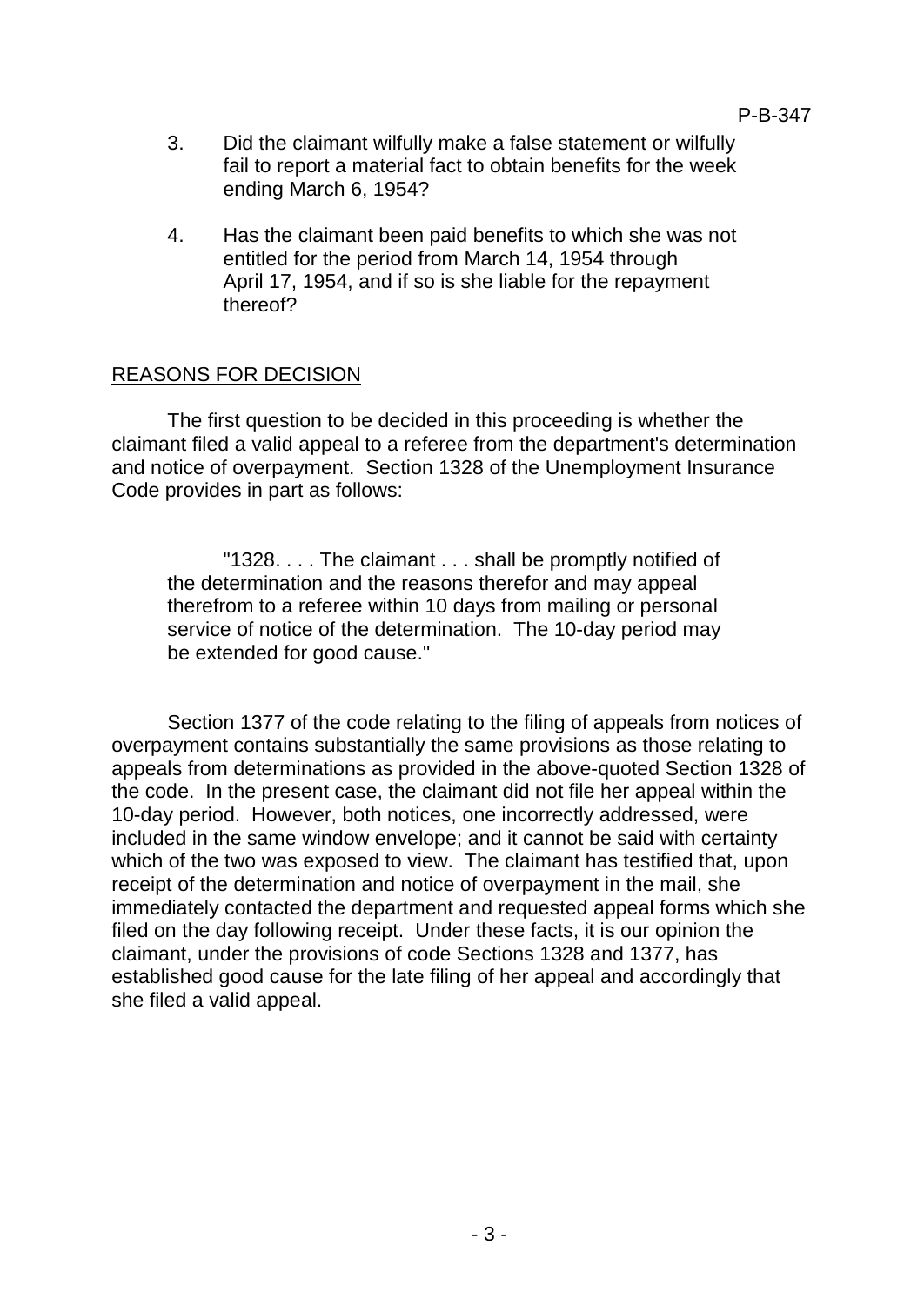Section 1279 of the Unemployment Insurance Code provides in pertinent part as follows:

"1279. Each individual eligible under this chapter who is unemployed in any week shall be paid with respect to that week an unemployment compensation benefit in an amount equal to his weekly benefit amount less the amount of wages in excess of three dollars (\$3) payable to him for services rendered during that week. The benefit payment, if not a multiple of one dollar (\$1), shall be computed to the next higher multiple of one dollar (\$1). . . ."

Since the claimant earned wages in the amount of \$13.28 during the week ending March 6, 1954, she was entitled to benefits in the amount of \$15 based on her weekly maximum benefit amount of \$25. Accordingly, since she was paid benefits in the amount of \$25 for such week, she is held to have been overpaid benefits in the amount of \$10 therefor as found by the department.

Section 1257 of the code provides in part as follows:

"1257. An individual is also disqualified for unemployment compensation benefits if:

"(a) He wilfully made a false statement or representation or wilfully failed to report a material fact to obtain any unemployment compensation benefits under this division."

The term "wilful" has been defined by the California courts as follows:

"To do a thing wilfully is to do it knowingly." (People v. Calvert (1928) 93 Cal. App. 568, 269 Pac. 969).

"Conscious; knowing; done with stubborn purpose but not with malice." (Helme v. Great Western Milling Co. (1919) 43 Cal. App. 416, 185 Pac. 510, 512).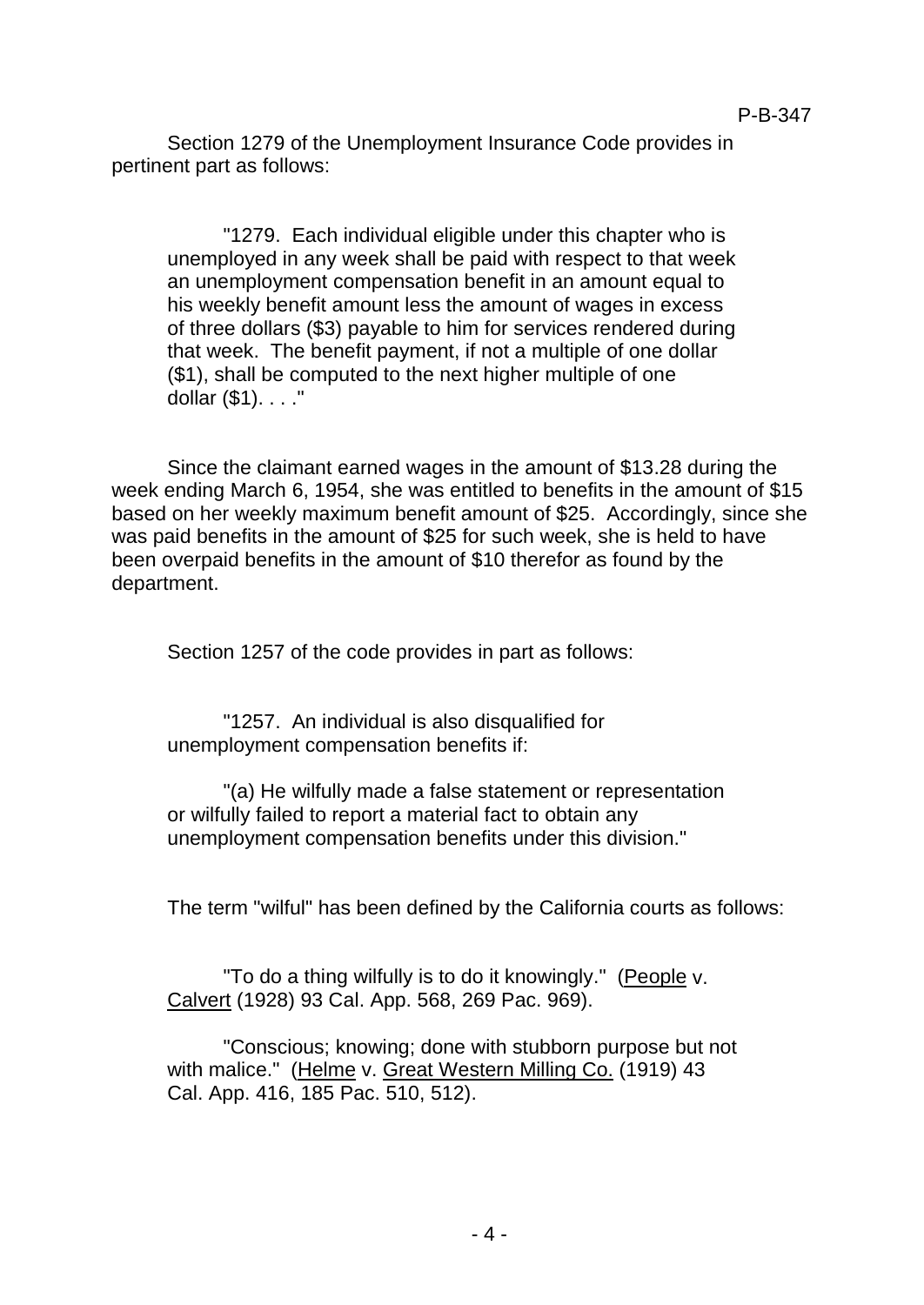In the present case, the claimant contends that she just forgot the fact that she had worked and earned wages of \$13.20 [sic] on March 5, 1954, when completing her weekly continued claim statement and when filing her claim for benefits for the week ending March 6, 1954. In our opinion, however, it is inherently improbable that the claimant, within the few intervening days between the time she performed the work in question and the time she completed and filed her certification for benefits, could have temporarily forgotten such an important and material fact as a day of work and the receipt of wages during a period of unemployment. Accordingly, we must conclude that the claimant knowingly and, therefore, wilfully failed to report a material fact to the department for the purpose of obtaining benefits. Consequently, she is subject to disqualification for benefits under Section 1257(a) of the code for a period of five weeks beginning March 14, 1954 pursuant to Section 1260 of the code, during which period she was paid benefits in the amount of \$125.

Section 1375 of the code provides as follows:

"1375. Any person who is overpaid any amount as benefits under this division is liable for the amount overpaid unless:

"(a) The overpayment was not due to fraud, misrepresentation or wilful nondisclosure on the part of the recipient, and

"(b) The overpayment was received without fault on the part of the recipient, and its recovery would be against equity and good conscience."

Since we have held that the overpayment in the amount of \$10 for the week ending March 6, 1954 arose directly through the fault of the claimant in failing to report her earnings and that the balance of the overpayment in the amount of \$125 was created by the claimant's having wilfully failed to report a material fact, it is mandatory under the provisions of Section 1375 that the claimant be held liable for the repayment thereof.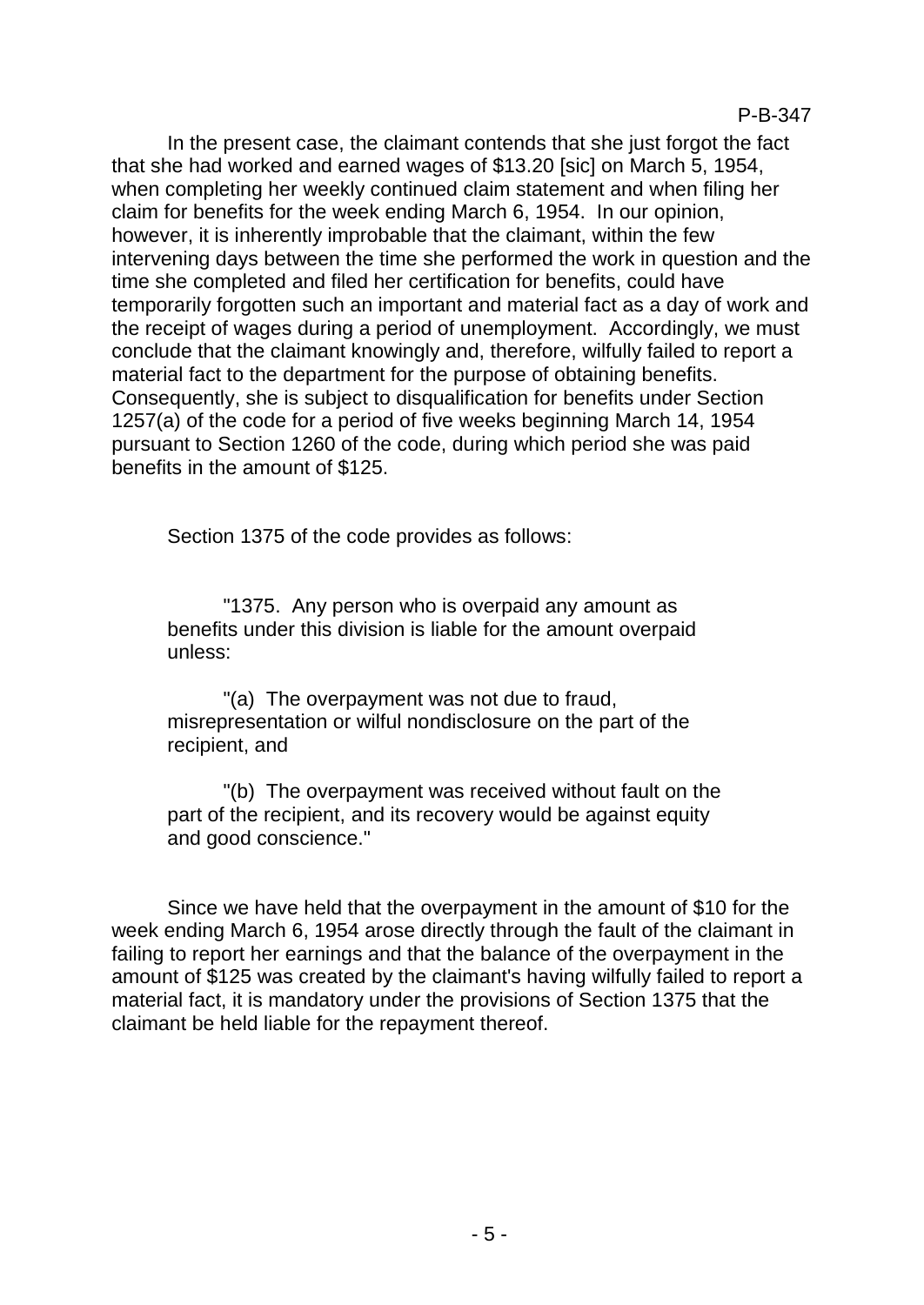#### DECISION

The determination and notice of overpayment of the department are affirmed. Benefits are denied as provided therein and the claimant shall be liable for repayment of the overpayment in the amount of \$135.

Sacramento, California, December 30, 1955.

# CALIFORNIA UNEMPLOYMENT INSURANCE APPEALS BOARD

MICHAEL B. KUNZ, Chairman

GLENN V. WALLS

ARNOLD L. MORSE

Pursuant to section 409 of the Unemployment Insurance Code, the above Benefit Decision No. 6412 is hereby designated as Precedent Decision No. P-B-347.

Sacramento, California, May 10, 1977.

## CALIFORNIA UNEMPLOYMENT INSURANCE APPEALS BOARD

DON BLEWETT, Chairperson

MARILYN H. GRACE

RICHARD H. MARRIOTT

CONCURRING OPINION - Attached

HARRY K. GRAFE

CARL A. BRITSCHGI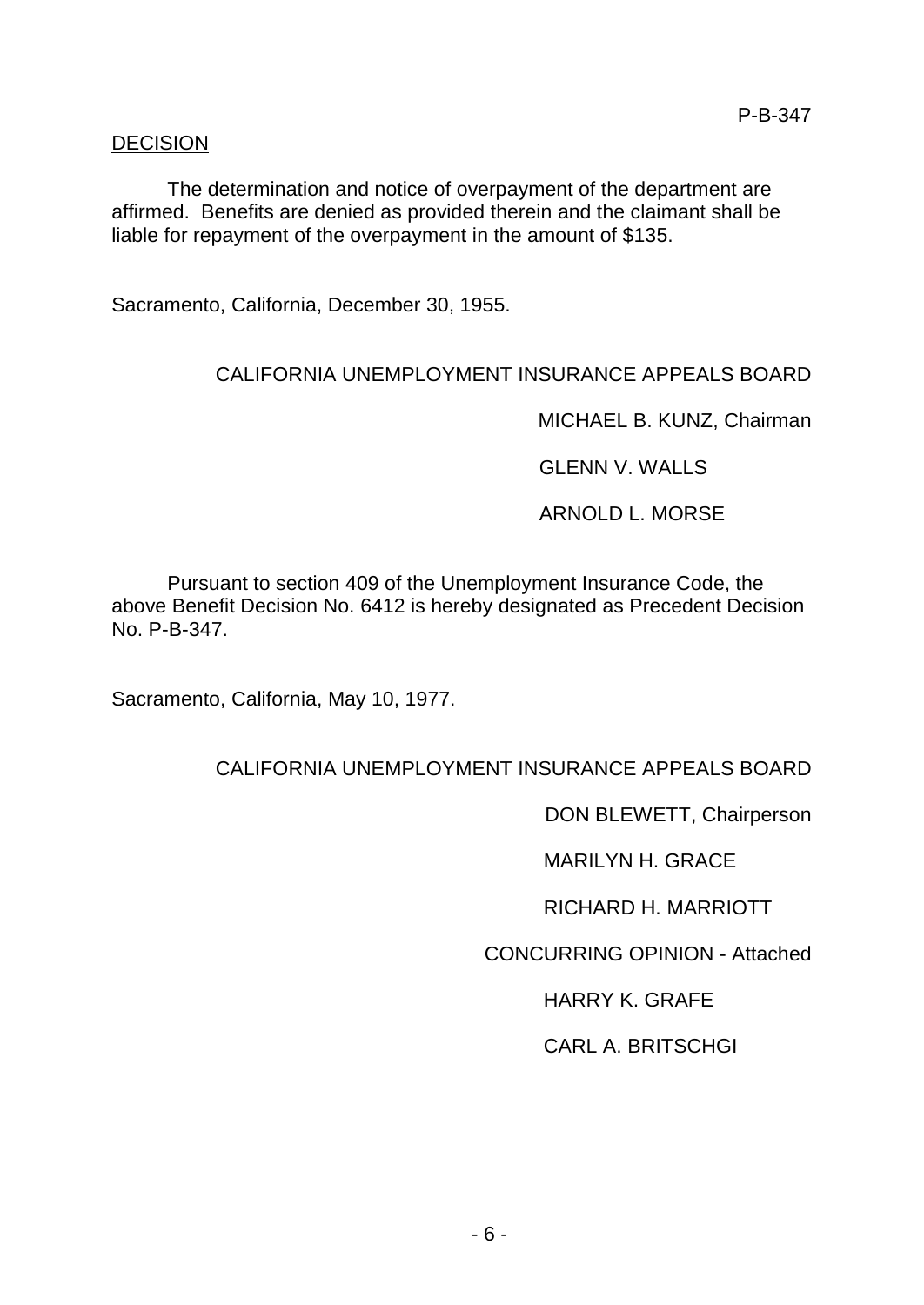### CONCURRING OPINION

We concur in the result reached in the instant case, but we are compelled to sound a note of caution as to the qualitative and quantitative nature of the evidence determined by the Board which originally adopted that decision. On page 4 of the decision is the conclusion that:

". . . it is inherently improbable that the claimant, within the few intervening days between the time she performed the work in question and the time she completed and filed her certification for benefits, could have temporarily forgotten such an important and material fact as a day of work and the receipt of wages during a period of unemployment. Accordingly, we must conclude that the claimant knowingly and, therefore, wilfully failed to report a material fact to the department for the purpose of obtaining benefits. Consequently, she is subject to disqualification for benefits under Section 1257(a) of the code . . . ." (Emphasis added)

We do not have available to us the record in the original case or the decision of the referee who heard that case, thus we are unable to ascertain whether the referee made the initial finding that the claimant's testimony was "inherently improbable." If the referee did not make such a finding, the Board must refrain from doing so, as the power to so qualify and quantify testimony is one of narrow limits. Witkin, in his compendium on California Procedure (2d Ed, Vol. 6, Part I) points out at page 4242 that the rule that a court may reject uncontroverted testimony as "inherently improbable" is one for the trial judge. If he believes and decides in accordance with the testimony, an appellate court will not make its own evaluation of that testimony as a basis for reversal. Witkin, in his treatise on California Evidence, at page 1029 notes further:

". . . The appellate court will not substitute its evaluation of the credibility of witnesses even though to some triers of fact the evidence 'would have seemed so improbable, impossible and unbelievable' as to compel a contrary judgment. (Evje v. City Title Ins. Co. (1953) 120 C.A. 2d 488, 492 [Citation]; People v. Gunn (1959) 170 C.A. 2d 234, 240 [Citation] ['Unusual circumstances are not necessarily inherently improbable']; People v. Wilburn (1961) 195 C.A. 2d 702, 706 [Citation]; People v. Swanson (1962) 204 C.A. 2d 169, 172 [Citation])."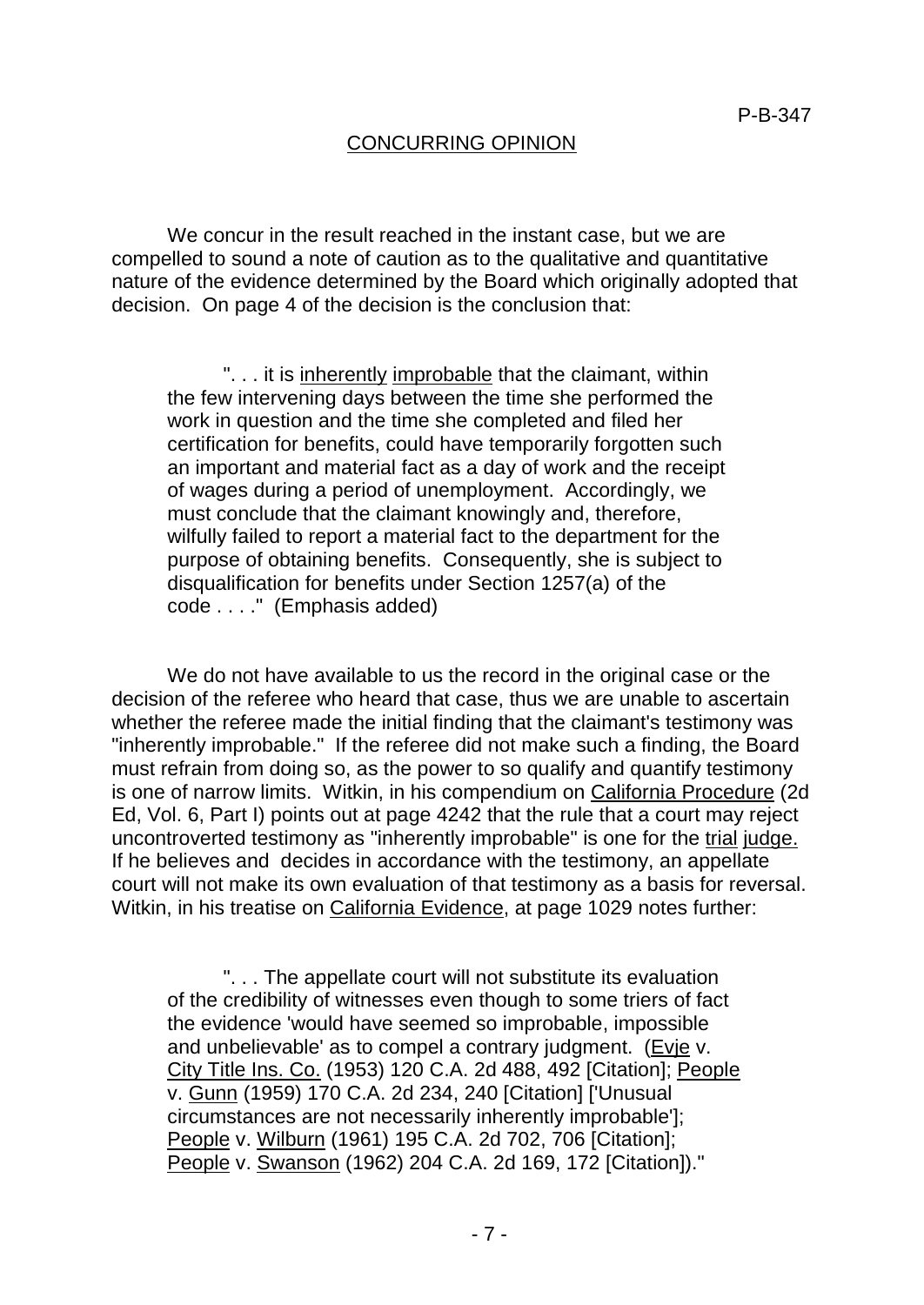An authoritative example of the application of the foregoing principles is found in the recent decision of the California Supreme Court in People v. Mayberry (1975), 15 Cal 3d 143:

"In arguing that the prosecutrix' testimony is inherently improbable, defendants point to the fact that the prosecutrix did not report the assault in front of the liquor store to the police from a telephone that was available near the grocery store; that she did not physically resist Franklin after the initial encounter; that she failed to attempt to flee or obtain help even though there were opportunities for her to do so; that there was no evidence Franklin was armed; and that she had a 'lighted cigarette just prior to the time that [she] left [defendants' apartment],' suggesting thereby, in some way, a friendly parting.

"We have previously considered the requisite quantum of evidence to meet a challenge of 'improbability.' (1) In People v. Headlee, 18 Cal. 2d 266, 267, 268, [Citation] we noted that 'To be improbable on its face the evidence must assert that something has occurred that it does not seem possible could have occurred under the circumstances disclosed.' More recently, in People v. Thornton, 11 Cal. 3d 738, 754, [Citation] we reaffirmed the following language from People v. Huston, 21 Cal. 2d 690, 693 [Citation] : 'Although an appellate court will not uphold a judgment or verdict based upon evidence inherently improbable, testimony which merely discloses unusual circumstances does not come within that category. [Citation.] To warrant the rejection of the statements given by a witness who has been believed by a trial court, there must exist either a physical impossibility that they are true, or their falsity must be apparent without resorting to inferences or deductions. [Citations.] Conflicts and even testimony which is subject to justifiable suspicion do not justify the reversal of a judgment, for it is the exclusive province of the trial judge or jury to determine the credibility of a witness and the truth or falsity of the facts upon which a determination depends. [Citation.]'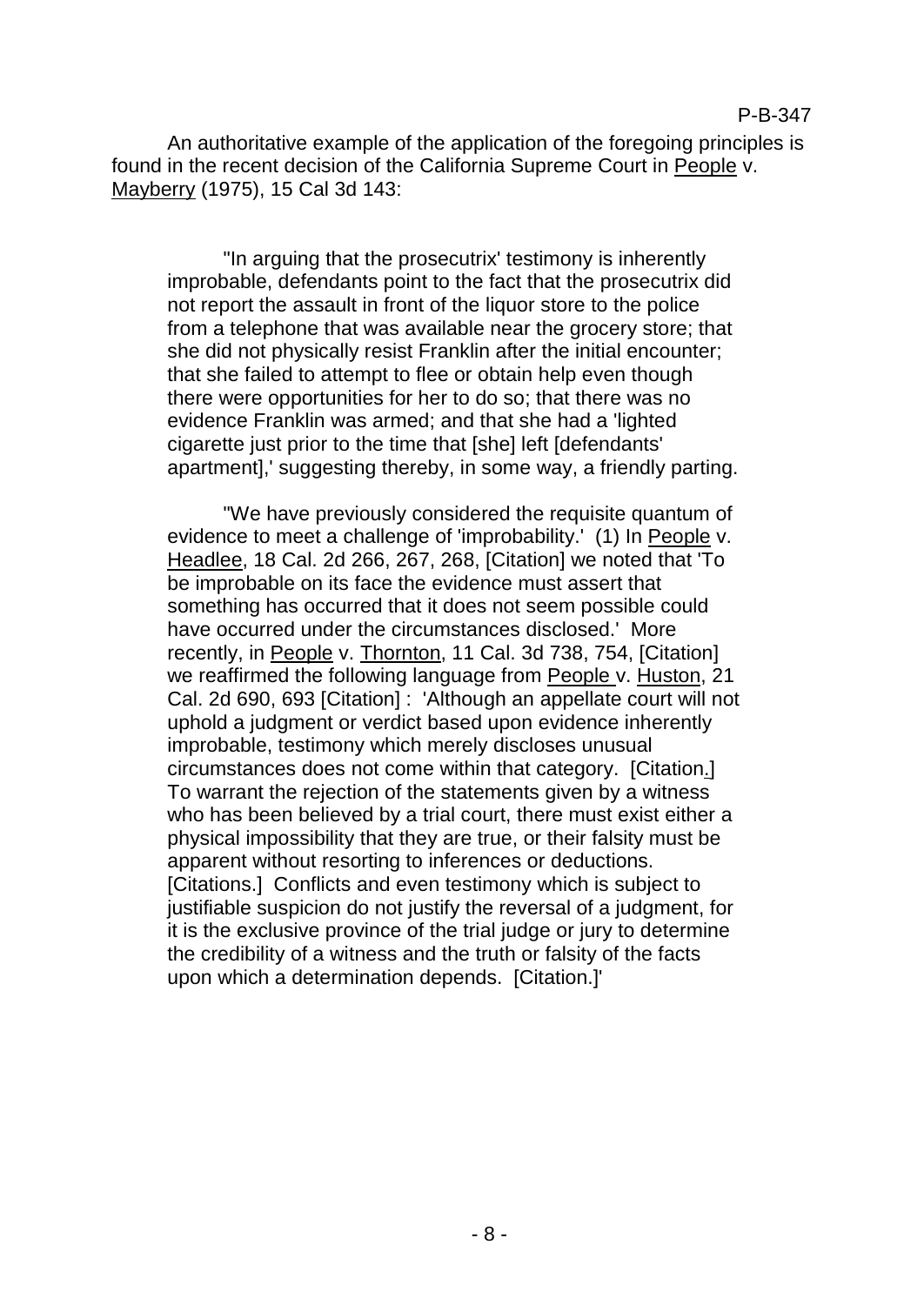"Viewed in the light of the foregoing expressions, it cannot be said that the prosecutrix' testimony is inherently improbable. She testified that, although she was aware of the telephone by the grocery store, she did not think of it and planned to call the police from her home. She explained that she did not physically resist Franklin after the initial encounter because she was afraid of him. Although they were about the same size and there was no evidence he was armed, she had been threatened, struck, and knocked down and the jury, which had an opportunity to observe them and hear their testimony, could well have concluded that her fear was not unreasonable. She explained her failure to flee on the ground she could not run fast due to her stiff leg. Her failure to elicit help from others (e.g., persons at the grocery store) might have been deemed suspicious, but it was also susceptible to a conclusion that she was too frightened to think clearly. Her testimony that '[she] did have a lighted cigarette just prior to the time that [she] left [defendants' apartment],' which testimony is not amplified, is not significant and discloses at most an unusual circumstance." (15 Cal 3d at 149-150)

Likewise, in the case which is the subject of this Board's attention, although it may seem unusual and peculiar that a claimant could have forgotten that she had worked and earned wages just a few days before she filed her unemployment insurance claim, it is not for the Board to characterize such testimony as "inherently improbable" unless such was the finding of the referee.

Moreover, and equally important, it must not be inferred from the case now before us that a claimant's story must be "inherently improbable" for it to be a wilful false statement within the meaning of §1257(a). Any indication that this case stands for such a proposition is specifically rejected.

Finally, we call attention to the rule that:

". . .Although the story of a party or other witness may be so unworthy of belief that the trial judge may disregard his testimony, the judge cannot reject it out-of-hand and reach his decision without a fair hearing of the evidence." (Witkin, California Evidence, 2nd Ed, p. 1029, citing Ponce v. Marr (1956), 47 Cal 2d 159, 163).